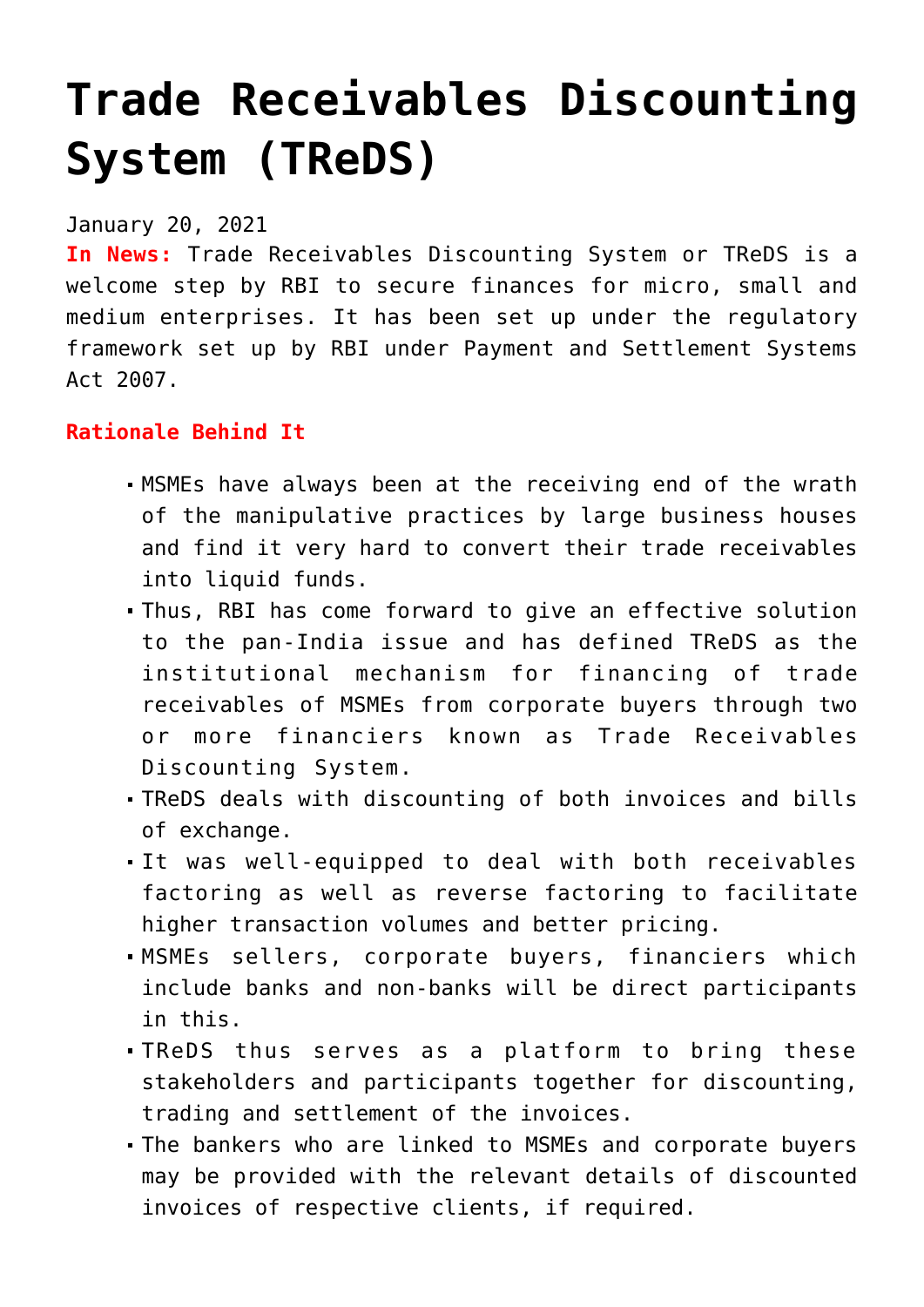- TReDS works in two phases-first one deals with discounting of factoring units (invoices/bills) by financiers thus ensuring fund-flow to MSME.
- The second phase comprises re-discounting of the factoring units by the financiers. Random audits may also be introduced to verify authenticity of invoices and genuineness of the transactions.
- There is a standard mechanism in place to get the buyers and sellers on-board.
- The KYC documentation to know the MSME is simple.
- TReDS has a one-time agreement between various participants and TReDS. This is referred to as the Master agreement.
- The latter should have three clauses broadly-obligation to pay on due date, no recourse to disputes regarding quality of endgoods and no off-sets.

## **What is TReDS?**

- TReDS is an institutional mechanism set up in order to facilitate the discounting of invoices for MSMEs from corporate buyers through multiple financiers.
- Invoice discounting on TReDS involves three participants MSME Supplier, Corporate Buyer and Financier.
- The invoice is uploaded by either buyer or supplier depending on the method of discounting and is approved by the other party.
- Once the invoice is approved the financiers on the platform start to bid on the invoice.
- The supplier accepts the bid and the discounted amount is credited in its account in T+1 day, where T is the day of acceptance.
- The Reserve Bank of India granted approval to Mynd Solutions Pvt Limited to set up and operate M1xchange, the first trade receivable exchange in India.
	- M1xchange has digitally transformed the process of gaining access to working capital for MSMEs via